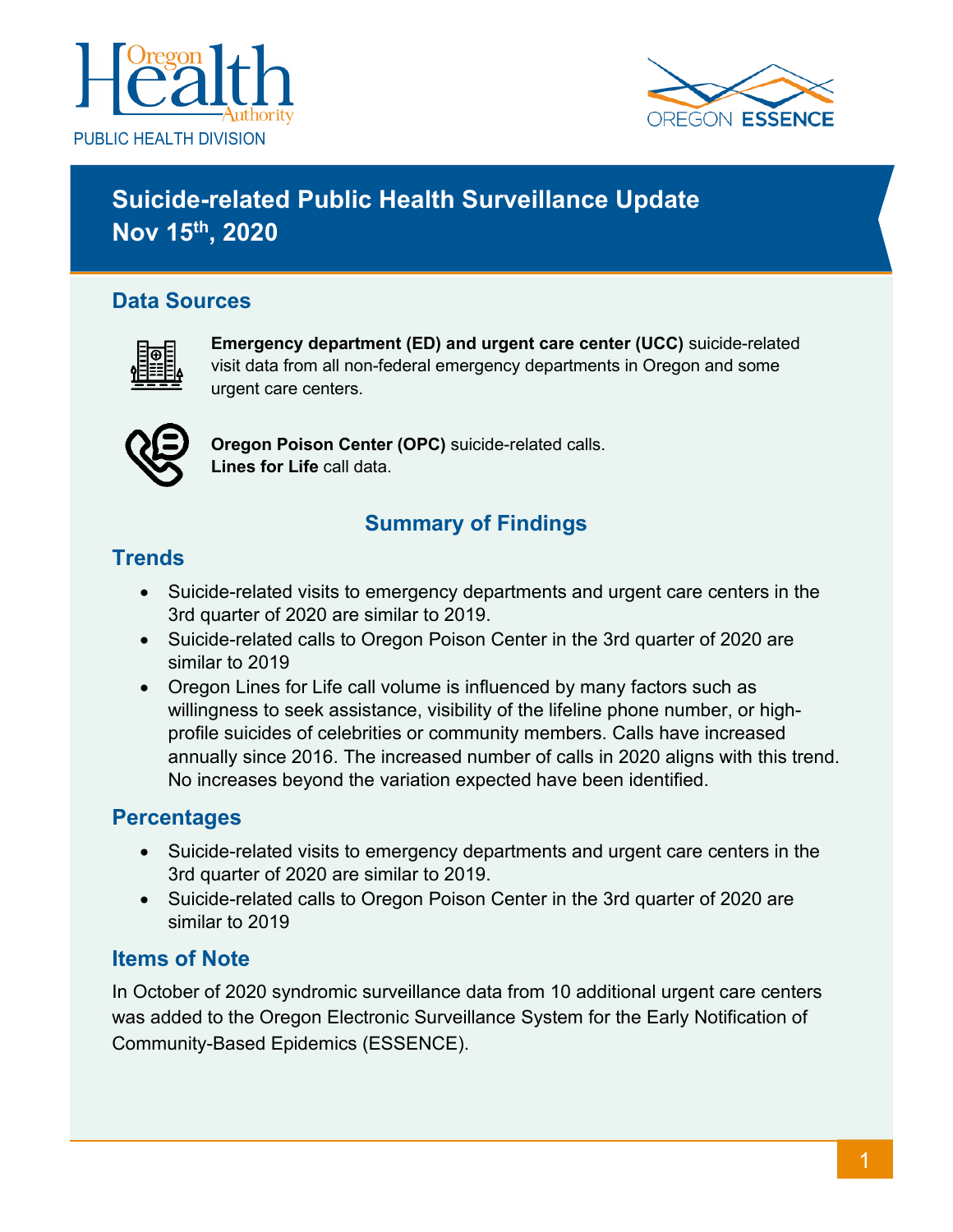#### **Details of Findings: EDs and UCCs**





Suicide-related visits to EDs and UCCs in in the 3<sup>rd</sup> quarter of 2020 are similar to 2019.

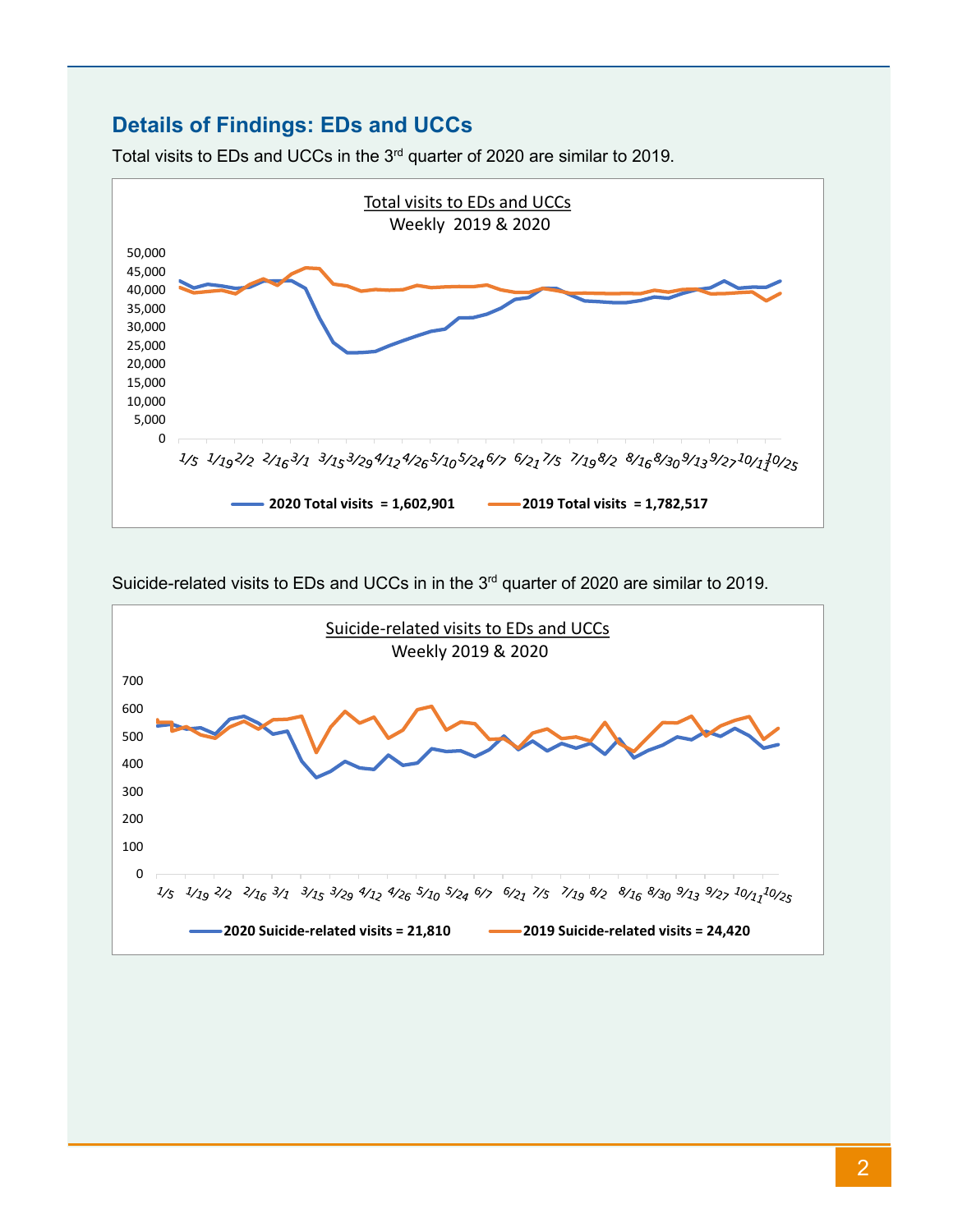

Total and suicide-related visits to EDs and UCCs decreased in March 2020 and have gradually increased to levels similar to those in the 3<sup>rd</sup> quarter of 2019.

When measured as a percent of total visits, suicide-related visits to EDs and UCCs have historically hovered around 1.35%.

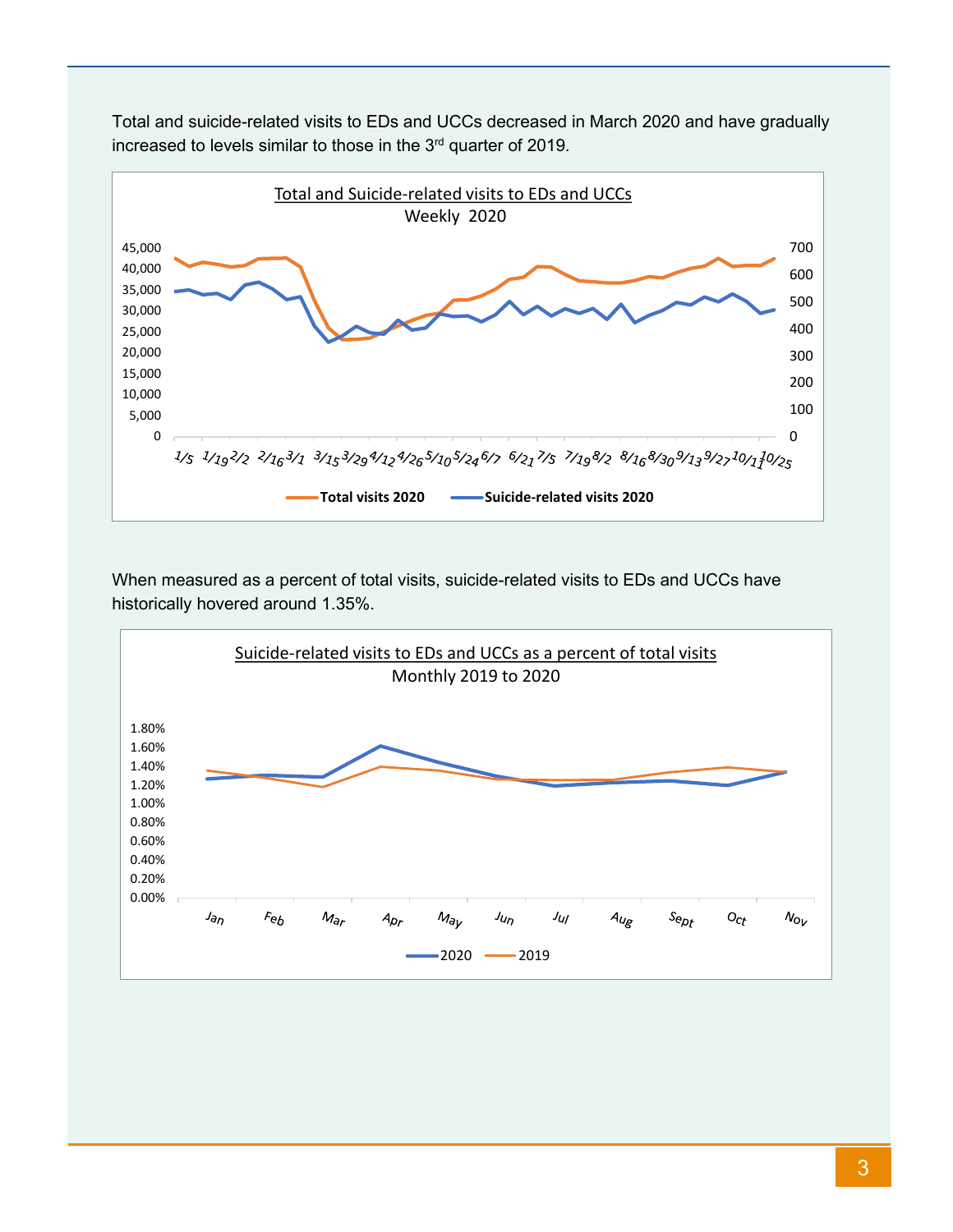

Suicide-related visits to EDs and UCCs for youths are slightly lower in 2020 compared to 2019.

### **Details of Findings: Oregon Poison Center (OPC) Calls**

Total calls to OPC in 2020 are similar to total calls in 2019.

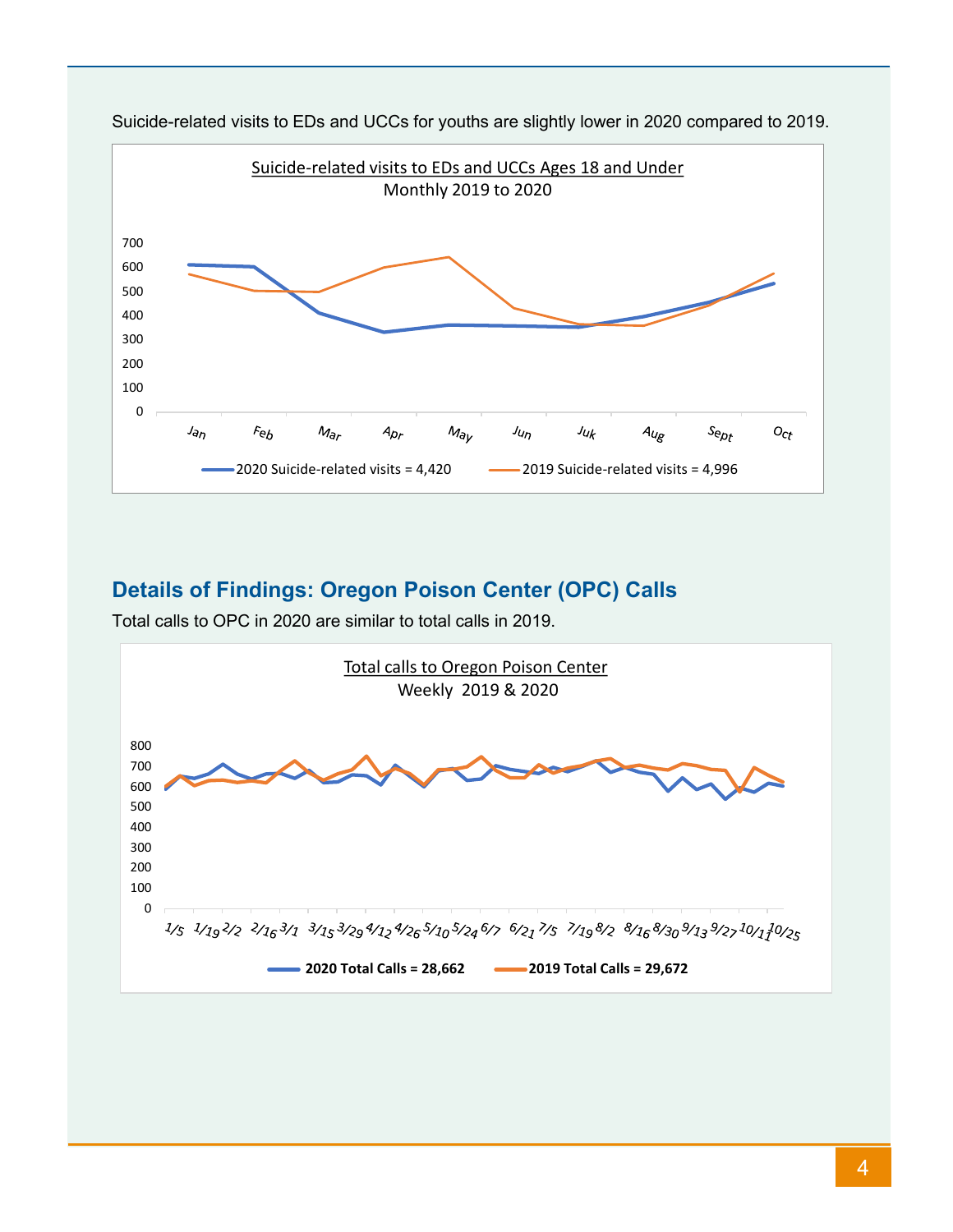

Suicide-related calls to OPC in 2020 are similar to suicide-related calls in 2019.

When measured as a percent of total calls, suicide-related calls to OPC in 2020 are similar to suicide-related calls in 2019.

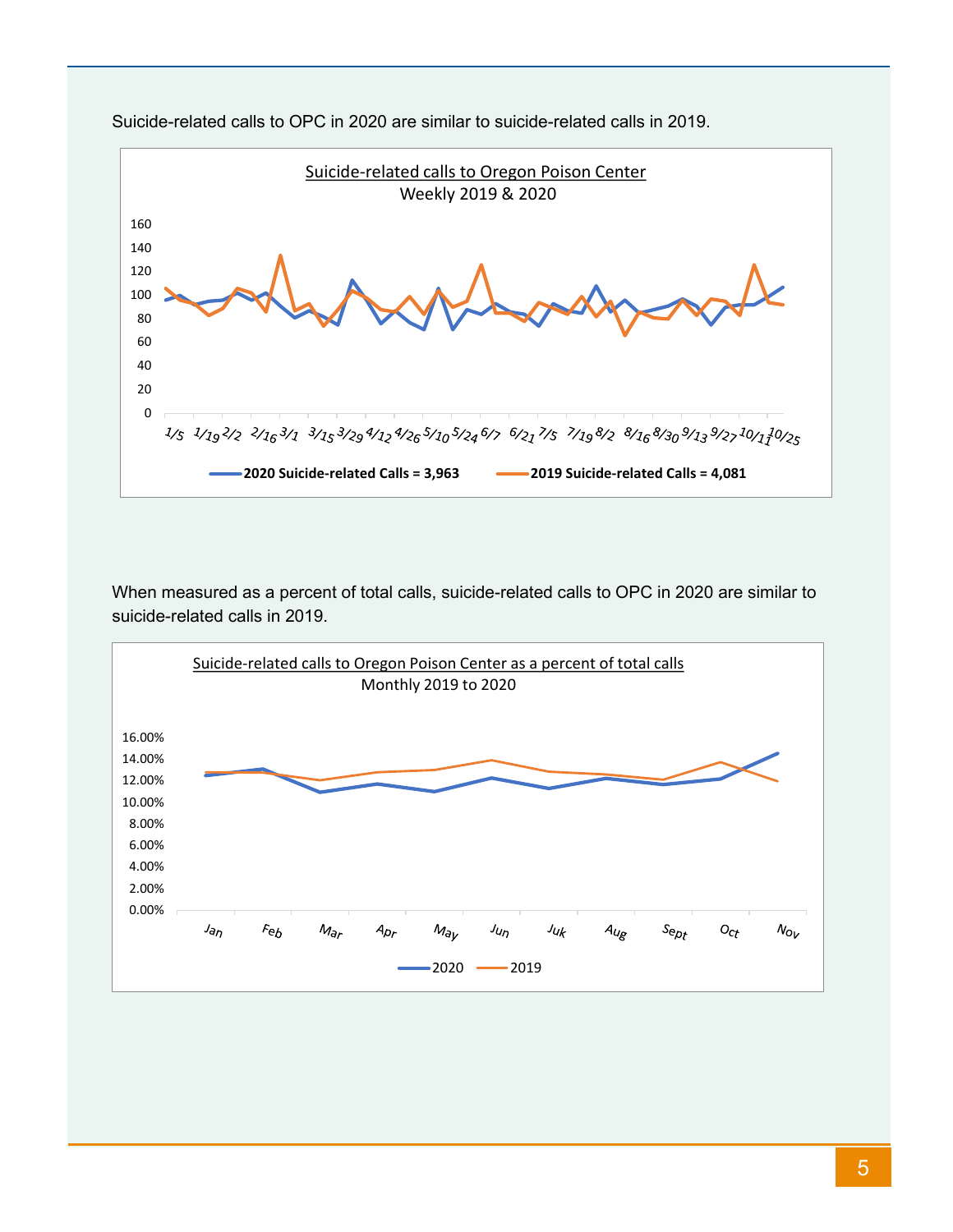#### **Details of Findings: Lines for Life Calls**

Oregon Lines for Life call volume is influenced by many factors such as willingness to seek assistance, visibility of the lifeline phone number, or high-profile suicides of celebrities or community members. Calls have increased annually since 2016. The increased number of calls in 2020 aligns with this trend. No increases beyond the variation expected have been identified.



#### **Methods/ Data Sources**

#### **Emergency Departments (EDs) and Urgent Care Centers (UCCs)**

The Oregon Health Authority (OHA) queried Oregon Electronic Surveillance System for the Early Notification of Community-Based Epidemics (ESSENCE) for suicide-related visits to Emergency Departments (EDs) and Urgent Care Centers (UCCs) using the query developed by the International Society for Disease Surveillance (ISDS) Syndrome Definition Committee with input from the Centers for Disease Control and Prevention, Division of Violence Prevention for [self-harm and suicide-related visits.](https://knowledgerepository.syndromicsurveillance.org/self-harm-and-suicide-related-syndrome-definition-committee)

#### **Oregon Poison Center (OPC)**

OHA queried Oregon Poison Center call data for suicide-related calls using the reason code for intentional and suspected suicides, defined as: an exposure resulting from the inappropriate use of a substance for self-harm or for self-destructive or manipulative reasons including suicides, suicide attempts and suicide gestures, whether suspected or confirmed.

#### **Lines for Life**

Lines for Life is the Oregon affiliate of the National Suicide Prevention Lifeline and receives calls to 1-800-273-8255 that originate from Oregon area codes. Lines for Life provides crisis intervention services for drug addiction, suicidal ideations, and other mental health issues. Call data for 2019 and 2020 were supplied to OHA by Lines for Life.